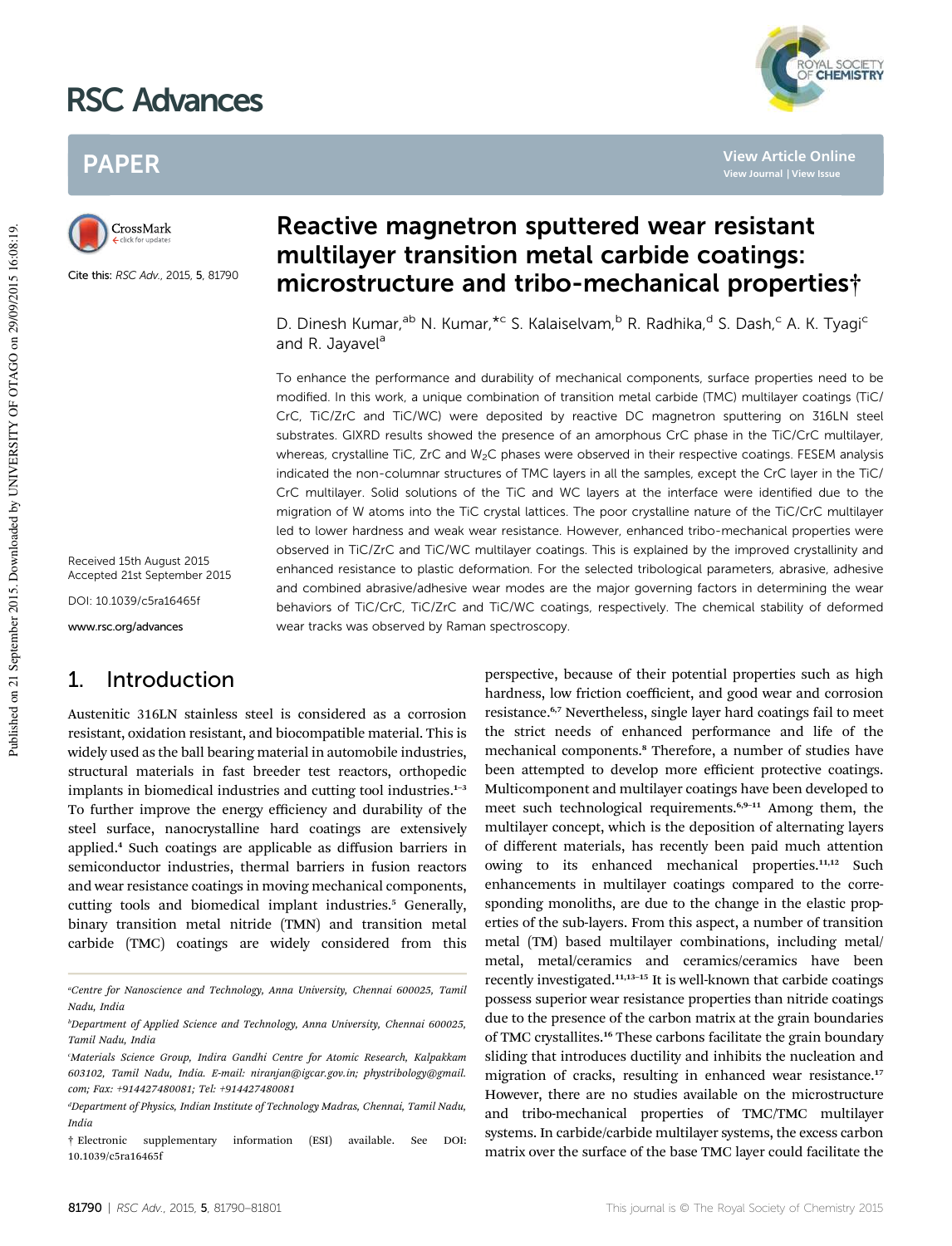nucleation of another, but different TMC over-layer, resulting in the covalent bonding between sub-layers. Therefore, it is essential to study the properties of TMC/TMC multilayer systems, to obtain novel coatings for better load-bearing capacity. PVD techniques are favoured to deposit such hard multilayer coatings; in particular, magnetron sputtering is an effective tool to fabricate the multilayer owing to its versatility.<sup>18</sup>

A novel motivation behind this work was to design the wear resistant coating using the transition metal multilayer concept. For this purpose, systematic TMC multilayer coatings (*i.e.* TiC/ CrC, TiC/ZrC and TiC/WC) were deposited on the 316LN steel substrates, using the DC magnetron sputtering technique. The correlation of microstructure and tribo-mechanical characteristics of multilayer samples is established. The wear mode is described to investigate its relationship with wear resistance.

### 2. Experimental section

#### 2.1 Coatings deposition

The TMC multilayer coatings were deposited on the surface polished 316LN SS substrates with the dimension of 15  $\times$  10  $\times$ 1 mm using the reactive DC magnetron sputtering technique. The detailed substrate preparation procedure has been reported elsewhere.<sup>19</sup> The average roughness of the polished substrates was found to be 30 nm. In addition, silicon (100) substrates (10  $\times$  10 mm) were used to analyze the cross-section and thickness measurements of the TMC multilayer coatings. Highly pure (99.997%) Ti, Cr, Zr and W discs of 50 mm diameter and 3 mm thickness were used as the target materials. These targets were procured from Taewon Scientific Co. Ltd., Korea. The substrates were placed on a movable sample holder, which was fixed perpendicular to the target, at the target-substrate distance of 70 mm. The substrate temperature was kept constant at about 250 °C. The chamber was evacuated up to the base pressure of 9  $\times$  10<sup>-6</sup> mbar. The optimized process parameters were used to deposit the multilayer coatings. During the deposition process, Ar (99.999%) gas was fed into the chamber at the constant flow rate of 30 sccm for all the samples, whereas, the  $CH_4$  (99.999%) flow rate was varied as 5 sccm and 8 sccm for the TiC and ZrC, and CrC and WC layers, respectively. The total deposition pressure was maintained at about  $2 \times 10^{-3}$  mbar. Prior to the deposition, all the target surfaces were sputter cleaned for 5 minutes to remove the surface contamination. In order to improve the interfacial bonding between the steel substrate and TMC layers, an approximately 200 nm thick metallic titanium (Ti) interlayer was deposited. The deposition was carried out for 5 minutes with the DC power of 150 W in all three different TMC multilayers. Moreover, for multilayer TMC deposition, a fixed DC discharge power 150 W and deposition time of 60 minutes were used. In total, 12 alternate TMC layers (6 bilayer) were deposited in each multilayer with the individual layer duration of 5 minutes.

#### 2.2 Coatings characterization

The crystallography of the TMC multilayer was analyzed by the GIXRD (Rigaku, Smart Lab) technique, using Cu Ka radiation ( $\lambda$  $=$  1.5406 Å) with the incident angle and step size of 5 $^{\circ}$  and 0.02 $^{\circ}$ ,

respectively. The lattice parameter (*a*) was calculated using the following equation, $20$ 

$$
a = \frac{\lambda \sqrt{h^2 + k^2 + l^2}}{2 \sin \theta} \tag{1}
$$

where,  $\lambda$  is the X-ray wavelength,  $h$ ,  $k$  and  $l$  are the miller indices of the planes and  $\theta$  is the diffraction angle (in radians). The micro strain  $(\varepsilon)$  was determined using the following relation,<sup>21</sup>

$$
\varepsilon = \frac{\beta \cos \theta}{4} \tag{2}
$$

where,  $\beta$  is the full width half maximum (FWHM) of the peaks. Moreover, the crystalline size (*D*) of TMC coatings was calculated using the Debye–Scherer formula,

$$
D = \frac{0.9\lambda}{\beta \cos \theta} \tag{3}
$$

The FE-SEM (Carl Zeiss) technique was used to analyze the surface morphology and cross-section of the multilayer samples. EDAX elemental line profile analysis was utilized to study the compositional analysis of a cross-section of the samples. Confocal Raman microscope (Alpha 300 R, WITec) was used to probe the structural characteristics of the coated surface and wear track. Spectral information with the resolution of 1  $\rm cm^{-1}$  was obtained, using 1800  $\rm mm^{-1}$  grating at an excitation wavelength of 532 nm. The Raman spectrum was collected using a spectrometer equipped with a CCD camera coupled to a high-performance computer and software control system. The surface features were observed using a noncontact mode AFM (XE-70, Park Systems) analysis. Tribological properties of the samples against 100Cr6 steel balls (6 mm diameter) were studied using the linear reciprocating mode of a ball-on-disc microtribometer (CSM Instruments, Switzerland) under dry sliding conditions. The ball of 100Cr6 steel is widely used in bearing materials and used in a variety of mechanical applications. In thermal modified condition, this steel does not loss the mechanical properties mainly its hardness and resistance to abrasion, which are particularly suitable for wear resistance applications. In addition, 100Cr6 steel has high tensile strength and fatigue strength. The tribology test was conducted at room temperature  $(24 \text{ }^{\circ}C)$ under normal relative humidity (58%) condition. The total sliding time for tribology experiment to cover the 500 m was 7.28 hours. The calculated Hertz contact stress was 0.6, 0.72 and 0.76 GPa for TiC/CrC, TiC/ZrC and TiC/WC coatings, respectively. For each measurements, the sliding speed and applied load was kept constant about 3 cm  $s^{-1}$  and 1 N, respectively. The wear loss of the samples after the friction test was evaluated using a profilometer (Dektak XT Stylus profiler, Bruker) measuring the profile of the wear tracks. Nanomechanical properties were measured by a Nanoindentor (Hysitron Troboindentor TI950, USA) using a Berkovich diamond indenter with the tip curvature radius of 150 nm. The maximum load of 9000  $\mu$ N was applied to the indenter for this measurement. The loading–unloading range of 1500  $\mu$ N min<sup>-1</sup> was used for all the measurements. The load-displacement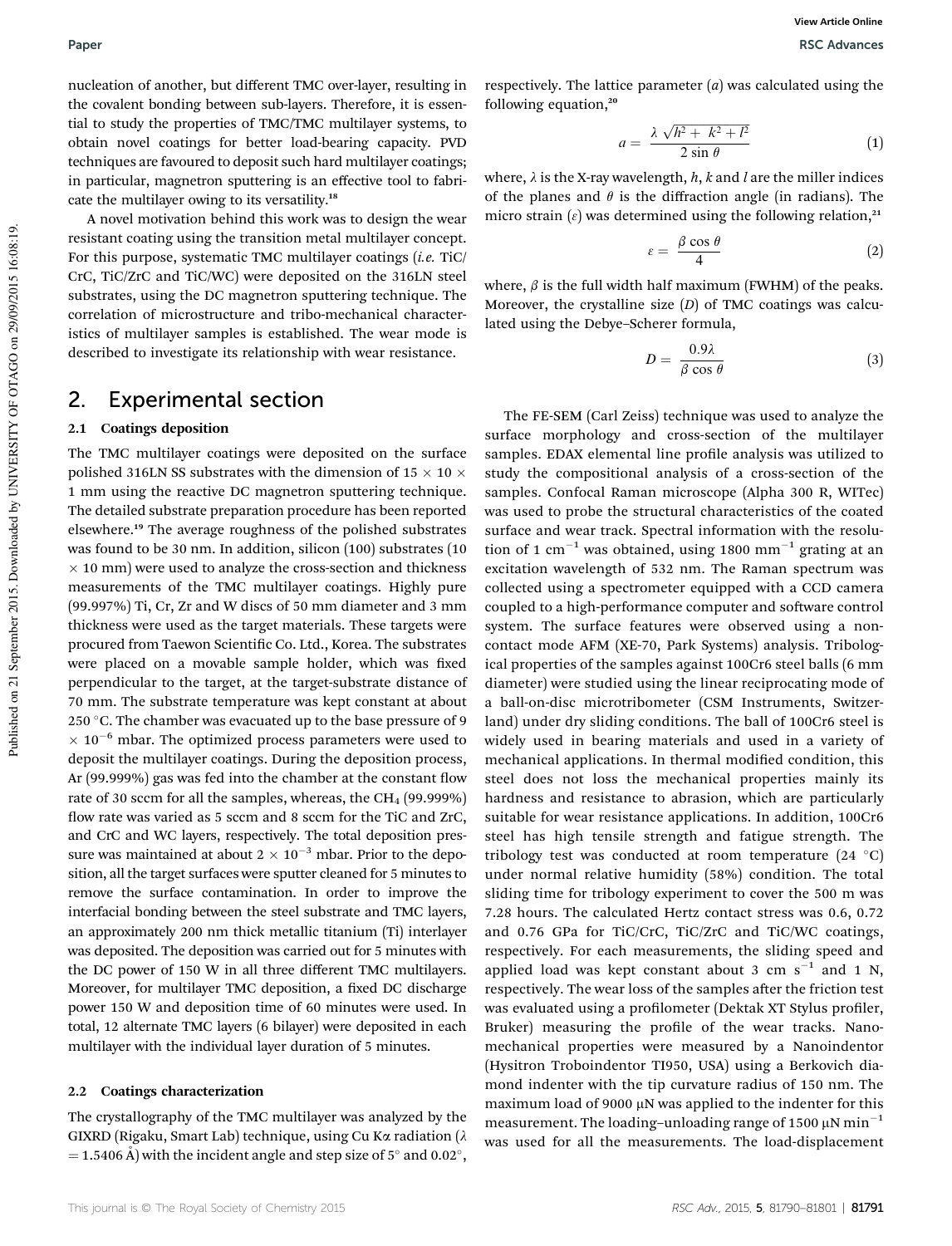curves were used to calculate the hardness (*H*) and reduced elastic modulus (*E*<sup>r</sup> ) of the coatings using Oliver–Pharr's method.<sup>22</sup> The wear scar morphologies on the coatings and balls were observed by FE-SEM and optical microscope, respectively. The chemical changes in the wear track after tribological measurements were studied using Raman spectroscopy and EDAX elemental profile analysis.

### 3. Results and discussion

#### 3.1 GIXRD analysis

The GIXRD diffraction patterns of the different TMC multilayer coatings deposited on steel substrates are shown in Fig. 1. In order to compare the results with single layers deposited under similar conditions, the diffraction patterns of single layer TMC coatings are also plotted in Fig. 1(a–d). The result shows multiple reflections of the TMC phases, indicating the polycrystalline nature of coatings. However, there are no obvious peaks observed for the chromium compounds in single layer CrC and multilayer TiC/CrC coatings (Fig. 1(b)), indicating the poor crystalline nature of CrC. Several earlier studies also reported the formation of amorphous/poor crystalline Cr-C phases in sputtered chromium carbide coatings.<sup>23-25</sup> In all the multilayer samples, cubic TiC phases of (111), (200), (220) and (311) orientations were observed corresponding to the peak positions at 36 $^{\circ}$ , 41.7 $^{\circ}$ , 60.7 $^{\circ}$  and 72.2 $^{\circ}$ , respectively. These peaks are well matched with the single layer TiC coatings deposited under similar conditions, which are having the NaCl type FCC structure (JCPDS file no.: 71-0298), as shown in Fig. 1(a).

Similarly, FCC ZrC phase (JCPDS file no.: 35-0784) of (111),  $(200), (220)$  and  $(311)$  orientations was obtained at 32.8°, 38.2°,



Fig. 1 GIXRD patterns of single layer and multilayer TMC coatings.

 $55.1^{\circ}$  and  $65.9^{\circ}$ , respectively, in the ZrC and TiC/ZrC coatings (Fig. 1(c)). The similar crystallography of the TiC and ZrC phases keeps them closely relative to each other (*i.e.* fewer lattice mismatch ratio between TiC and ZrC phases), in such a way that the TiC base layer facilitates ad-atoms mobility, initial nucleation and grain growth of the ZrC over layer and *vice versa*. <sup>26</sup> Meanwhile, the carbon atoms occupy the interstitial sites of Ti/Zr lattices, resulting in the formation of NaCl type FCC-TiC and ZrC structures. In the case of single layer WC and TiC/WC multilayer coatings (Fig. 1(d)), the observed diffraction peaks of (100), (202) and (220) orientations belong to the hexagonal  $W_2C$  phase (JCPDS file no.: 79-0743). In addition, the atomic radius of W is lower than that of the Ti atoms, due to which the W atoms migrated into the TiC crystalline sites, lead to the formation of a solid solution at the interface in TiC/WC multilayer coating. This phenomenon is explained from the peak broadening and relative shift of the peak positions centred at 39.3 $^{\circ}$  and 72.5 $^{\circ}$ . This is shown in Fig. 1(d).

From Fig. 1(c) and (d), the primary characteristic peaks of ZrC (111) and  $W_2C$  ( $\overline{1}\overline{1}$ ) orientations were obtained in the TiC/ ZrC and TiC/WC coatings, followed by the secondary characteristic of the TiC (111) plane. The TiC (111) orientation dominates in the TiC/CrC multilayer, indicating poor crystalline nature of CrC layers (Fig. 1(b)). Due to the minimum surface and strain energy, the texture of (111) and (100) plane dominates. Therefore, these planes possess higher potential energy and cavitation diffusivities to dominate the texture.<sup>22</sup> Moreover, relatively broader peaks with lower intensities were obtained for the TMC multilayer coatings as compared to the TMC single layers (Fig. 1). This indicates the confinement of the TMC crystallization/grain growth due to the limitations of the individual TMC layer thickness.

The calculated lattice parameter  $(a)$ , micro strain  $(\varepsilon)$  and crystallite size (*D*) of different TMC phases presented in the multilayer are given in Table 1. In all the samples, lattice parameters of the different TMC phases except CrC were found to be slightly lower than those of standard data. This implies the presence of compressive stress in the TMC crystallites in all the multilayer coatings. Furthermore, the formation of the compressive stress is due to the thickness limitation along with the *Z*-direction of the alternate TMC layers.

Table 1 Lattice parameter (a), micro strain ( $\varepsilon$ ) and crystallite sizes (D) of the TMC multilayer coatings calculated from GIXRD results

|             |                  | Lattice parameter, $a(A)$ |       |                                        |                                |
|-------------|------------------|---------------------------|-------|----------------------------------------|--------------------------------|
| Sample      | Phase data       | From JCPDS                |       | Calculated Micro strain, $\varepsilon$ | Crystallite<br>size, D<br>(nm) |
| TiC/CrC TiC |                  | 4.328                     | 4.127 | $4.8 \times 10^{-2}$                   | $7.5 + 1$                      |
|             | CrC              |                           |       |                                        |                                |
| TiC/ZrC     | TiC              | 4.328                     | 4.231 | $2.3 \times 10^{-2}$                   | $18.3 \pm 2$                   |
|             | ZrC              | 4.634                     | 4.576 | $1.2 \times 10^{-2}$                   | $13.4 + 2$                     |
| TiC/WC      | TiC              | 4.328                     | 4.219 | $2.6 \times 10^{-2}$                   | $17.5 + 2$                     |
|             | W <sub>2</sub> C | 5.190                     | 4.928 | $4.3 \times 10^{-2}$                   | $10.2 + 2$                     |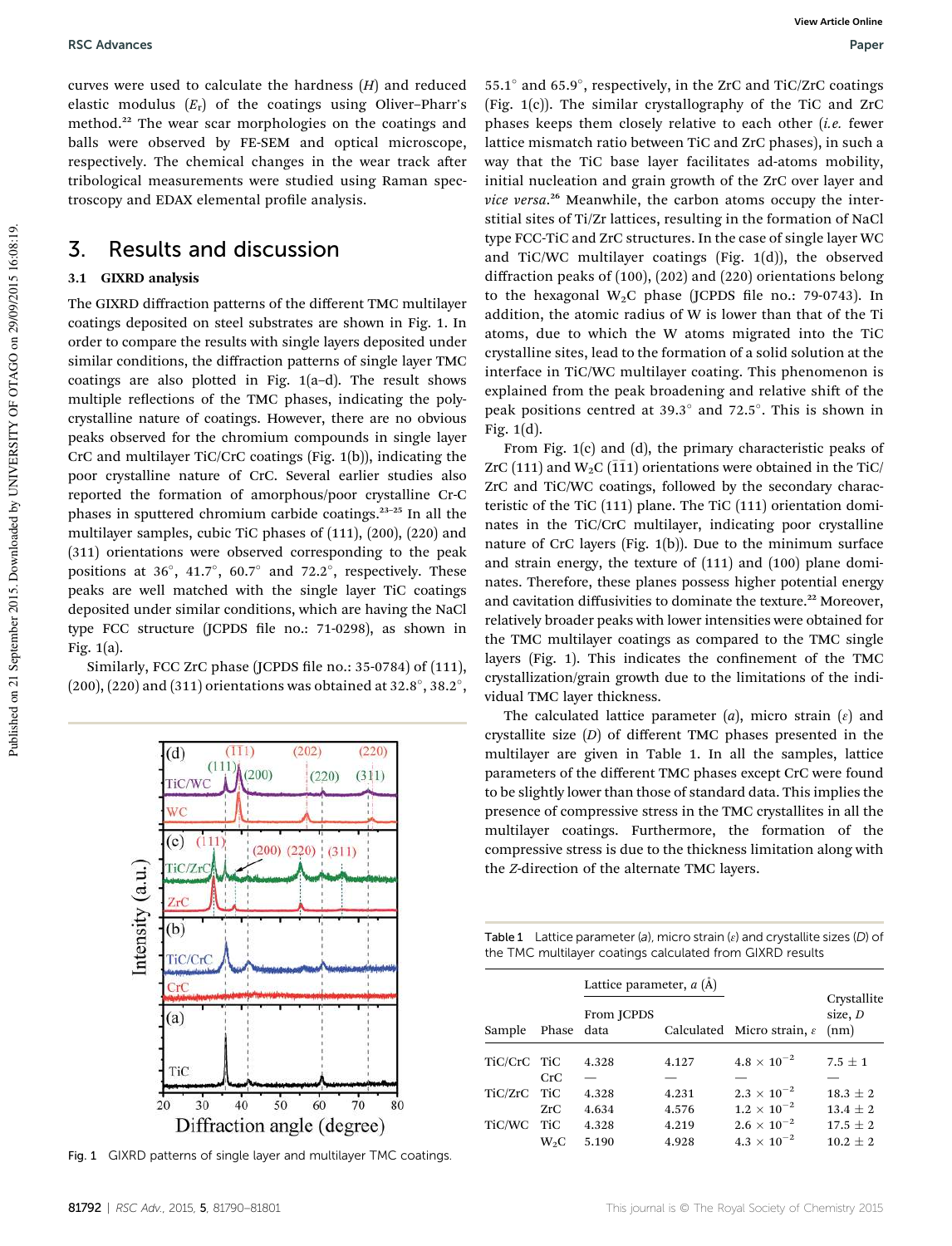#### 3.2 FE-SEM and EDAX analysis

The plane-view and cross-sectional view of FE-SEM images, with the corresponding EDAX elemental profile analysis of TiC/CrC, TiC/ZrC and TiC/WC multilayer coatings are shown in Fig. 2(a– c). The EDAX profile discloses that the transition metals and carbon elements were majorly present in the multilayer with 1 : 1 ratio. The Ti interlayer is clearly seen in the cross-sectional image (Fig.  $2(a_{ii}-c_{ii})$ ). This interlayer would promote the nucleation of TiC phases in all the multilayer coatings. The TiC/CrC multilayer consisted of cauliflower-like surface features due to the agglomeration of smaller adjacent crystallites. These structures were extended as the columnar growth of CrC layers, which can be obviously seen in the cross-sectional image (Fig.  $2(a_{ii})$ ). It has been reported that the columnar growth was formed for sputtered chromium compound coatings even at room temperature.27,28 However, in the case of TiC/ZrC multilayer, spherical topped and non-columnar/glassy structure was obtained, which might be due to the close crystallographic behaviour between the TiC and ZrC layers. Herein, the interface

between these two layers might be acting as pinning sites of the alternate layers, and hence, non-columnar grain growth, as shown in Fig.  $2(b_{ii})$ .

Highly crystalline grains were formed on the TiC/CrC and TiC/ZrC coatings whereas, slightly lower crystallinity was attained in the TiC/WC multilayer. The lower atomic mobility and the crystallization potential of WC crystallites might be the reason for the decrease in the grain growth. In addition to this, the sharp interfaces between the different TMC layers indicate high degree of periodicity in the TiC/CrC and TiC/ZrC multilayer. EDAX elemental profile clearly supports this evidence and the results are shown in Fig.  $2(a_{iii})$  and  $(b_{iii})$ . However, the periodicity could not be observed in the TiC/WC samples due to the solid solution of TiC and WC layers at the interface during the deposition process. The EDAX profile emphasized the alloying of materials each other and therefore, the mixed phase was observed in the TiC/WC coating, as shown in Fig.  $2(c_{iii})$ . This result is similar to the crystallography of this sample as obtained from the GIXRD analysis. Total coating thickness



Fig. 2 FESEM and EDAX line profile analysis of (a) TiC/CrC, (b) TiC/ZrC and (c) TiC/WC multilayer. (a<sub>i</sub>) -(c<sub>i</sub>) surface morphology, (a<sub>ii</sub>) -(c<sub>ii</sub>) crosssection and  $(a_{iii}) - (c_{iii})$  EDAX line profile analysis.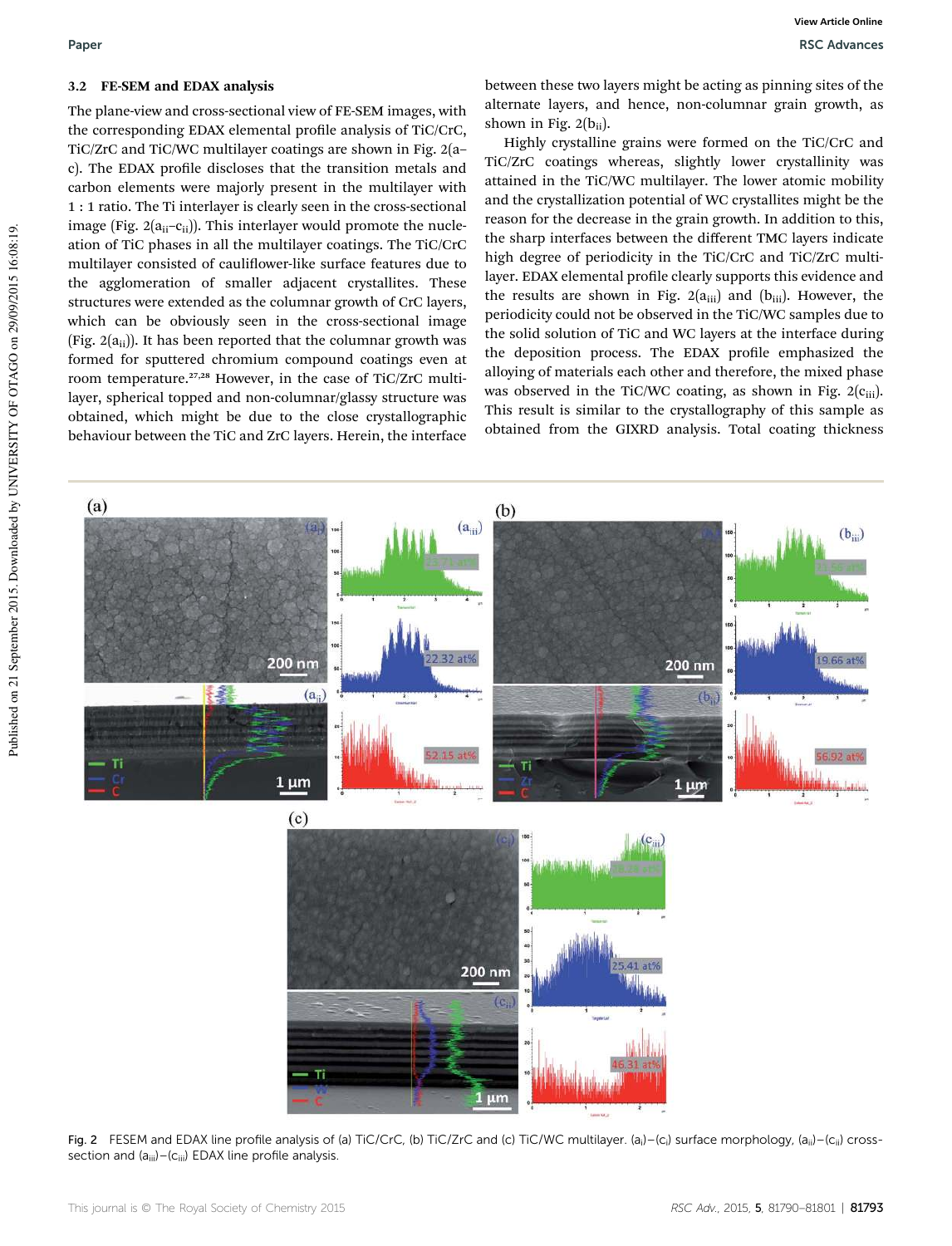including the interlayer was found to be 2.2, 2.0 and 1.9  $\mu$ m for the TiC/CrC, TiC/ZrC and TiC/WC samples, respectively. The individual thickness of the TiC layer was 160 nm, whereas, it varied as 175, 150 and 120 nm for the CrC, ZrC and WC layers, respectively. Herein, the variations in ad-atom mobility and reaction potential due to the different atomic mass of the transition metals tend to change in the deposition rate followed by the discrepancies in different layer thicknesses.<sup>29</sup>

#### 3.3 Raman analysis

In order to evaluate the chemical nature of the TMC multilayer, the coatings were characterized using Raman spectroscopy, as shown in Fig. 3(a–c). Raman vibrations are not active in stoichiometric TMC due to its inversion symmetry.<sup>30</sup> However, the Raman vibrational modes appeared in all the TMC multilayer samples, which are possibly activated by the carbon lattice vacancies and defects. Generally, sputtered coatings are known to possess several microscopic defects, followed by reduction of TMC crystallites symmetry.<sup>31</sup> From Fig. 3(a-c), the peaks observed in the low-frequency range of 200-400  $\rm cm^{-1}$  correspond to the acoustic branches. The peaks obtained in the midfrequency range of 630  $\rm cm^{-1}$  are due to the acoustic and optical branches of the TMC compounds. The peak positions centred at 274, 295, 342 and 356  $\rm cm^{-1}$  in Fig. 3(a) and (c), and 281  $\rm cm^{-1}$  in Fig. 3(b) indicate the near-stoichiometric TiC and ZrC, respectively.31,32 These results are well-attributed to the NaCl type TiC and ZrC crystalline structures as observed from the GIXRD results.

The peak position at 630  $\rm cm^{-1}$  represents the Raman active vibrational modes corresponding to the presence of the TiC phases. The Raman vibrational modes could not be anticipated



Fig. 3 Raman spectra of (a) TiC/CrC, (b) TiC/ZrC and (c) TiC/WC multilayer.

from the CrC and WC phases as shown in Fig. 3(b) and (c). This is related to the poor crystalline nature of CrC, and nonstoichiometric phase of WC (Fig. 1). Moreover, the excess amount of carbon atoms accumulated on the grain boundaries of TMC crystallites in the form of amorphous and disordered sp<sup>2</sup> bonding nature, which would increase the surface defects on the crystalline boundaries. The two peaks were obtained with nominal intensities corresponding to the D  $(1320 \text{ cm}^{-1})$  and G bands (1560  $\rm cm^{-1})$  of disordered sp<sup>2</sup> carbons.<sup>16</sup> This is shown in Fig. 3(a–c).

#### 3.4 AFM analysis

The 3D and 2D surface topographies ( $2.5 \times 2.5 \mu$ m) of different TMC multilayer coatings with corresponding roughness are shown in Fig. 4. The surface features reveal the respective top layers of CrC, ZrC and WC in different multilayer coatings (Fig. 4(a)–(c)). The uniform distribution and spherical shaped particles were observed in all the samples, which are in good agreement with the FE-SEM results. The particle size was found to be higher (120  $\pm$  30) nm for the TiC/CrC sample (Fig. 4(a)), whereas, it was lower for the TiC/ZrC (80  $\pm$  20 nm) and TiC/WC  $(50 \pm 10 \text{ nm})$  coatings (Fig. 4(b) and (c)).

These particles consisted of nano-sized grains, which could be due to the agglomeration of neighbouring grains with lower superficial energy, and it forms larger particles with a higher superficial energy.<sup>33</sup> The change in grain size is related to the grain boundary migration across the crystalline matrix. Mobility of the grain boundary and subsequent driving forces would raise the rate of grain growth, and therefore, different grain sizes were obtained in different TMCs under similar deposition conditions.<sup>34</sup> In addition, the 2D images showed amorphous structures around the grain boundaries. The excess amount of carbon atoms may occupy the grain boundaries of the crystalline matrix, and it obstructs the grain size and smoothing effect of TMC multilayer. Based on these grain size variations, the surface roughness also varied for the different multilayer.

#### 3.5 Tribo-mechanical properties

Tribological properties of different TMC multilayer coatings deposited on 316LN steel substrates were studied by a microtribometer, using 100Cr6 steel ball as a sliding counter body. The tribological behaviour of an uncoated substrate under similar conditions has been reported elsewhere.<sup>35</sup>

3.5.1 Frictional behaviour. The average friction coefficient values of the single layer and multilayer TMC coatings sliding under similar conditions are shown in Fig. 5. The friction curves are provided in the ESI data (Fig. S1 and S2†). In single layers, the friction coefficient was lowest  $\sim 0.21$  in TiC and highest  $\sim$ 0.98 in WC coatings. Intermediate values were obtained for the CrC (0.5) and ZrC (0.42) coatings. The value was almost similar in the TMC multilayer coatings (Fig. 5(b–d)). Lower standard deviation and steady-state friction curves were obtained in the TiC/CrC and TiC/ZrC multilayer samples (Fig. S1†). In these cases, initially low friction values were attained for a few sliding cycles, and then they saturated up to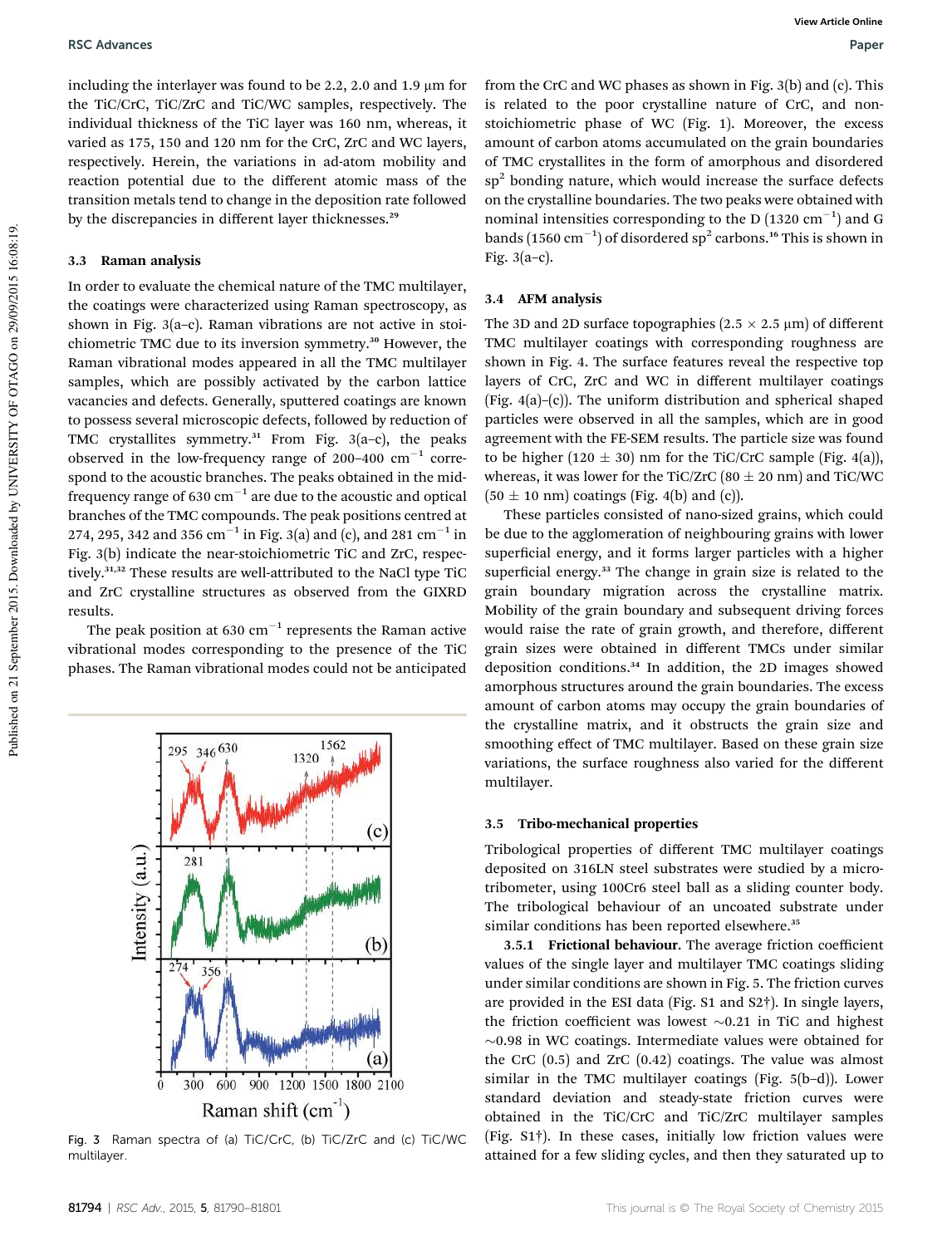



Fig. 5 Friction coefficient values of different single layer and multilayer TMC coatings.

500 m of sliding distance. A tribolayer of  $sp^2$  hybridized amorphous carbons (a-C) accumulated on these surfaces, which would constantly tend to decrease the friction initially (Fig. S1(a) and  $(b)$ †).<sup>16,36</sup> After a few sliding cycles, the carbon layers break down and friction increases due to the wear loss. The standard deviation was quite higher in the TiC/WC sample (Fig. 5(d)) and this might have originated from the WC layer. The friction coefficient was much higher in the TiC/WC coating up to 80 m of sliding distance, and on further increasing the sliding distance, it significantly decreases to a lower value of 0.4 (Fig. S1(c)†).

3.5.2 Wear behaviour. Wear profiles of the coatings after the tribological test were measured using Dektak profiler, and the average wear depths of the single layer and multilayer TMC coatings are shown in Fig. 6. Signicantly higher wear and more damage occurred on the wear track of the single layer CrC and WC samples (Fig. S4(b) and (d)†), whereas, lower wear was obtained on the TiC and ZrC samples (Fig. S4(a) and (c)†). Even though the friction was slightly higher in multilayer than

single layer coatings, the wear resistance was significantly improved. Fig. 7 shows the FE-SEM images of the wear track of the TMC multilayer. The inset optical images in Fig. 7 showed the sliding ball scar, denoting the contact area and wear scar morphology. From the wear profile and FE-SEM results, it can be estimated that three different mechanisms were involved in the wear behaviour for three different coatings. The abrasive wear mode dominates the wear behaviour in the TiC/CrC sample, while adhesive wear dominates in the TiC/ZrC, and, both abrasive and adhesive wear governed in the TiC/WC sample.

The wear rate was calculated using the following equation,<sup>16</sup>

$$
k(mm3 N-1 m-1) = V/Fn \times S
$$
 (4)

where,  $k$  is the wear rate,  $V$  is the wear volume,  $F_n$  is the normal applied load and *S* is the sliding distance. The magnitude of wear rate was found to be higher  $(4.7 \times 10^{-5} \text{ mm}^3 \text{ N}^{-1} \text{ m}^{-1})$  on the TiC/CrC coating, whereas, it was extremely low  $(2.1 \times 10^{-8})$  $mm<sup>3</sup> N<sup>-1</sup> m<sup>-1</sup>$ ) in the TiC/ZrC sample. The intermediate wear



Fig. 6 Wear depth of different single layer and multilayer TMC coatings after tribological measurements.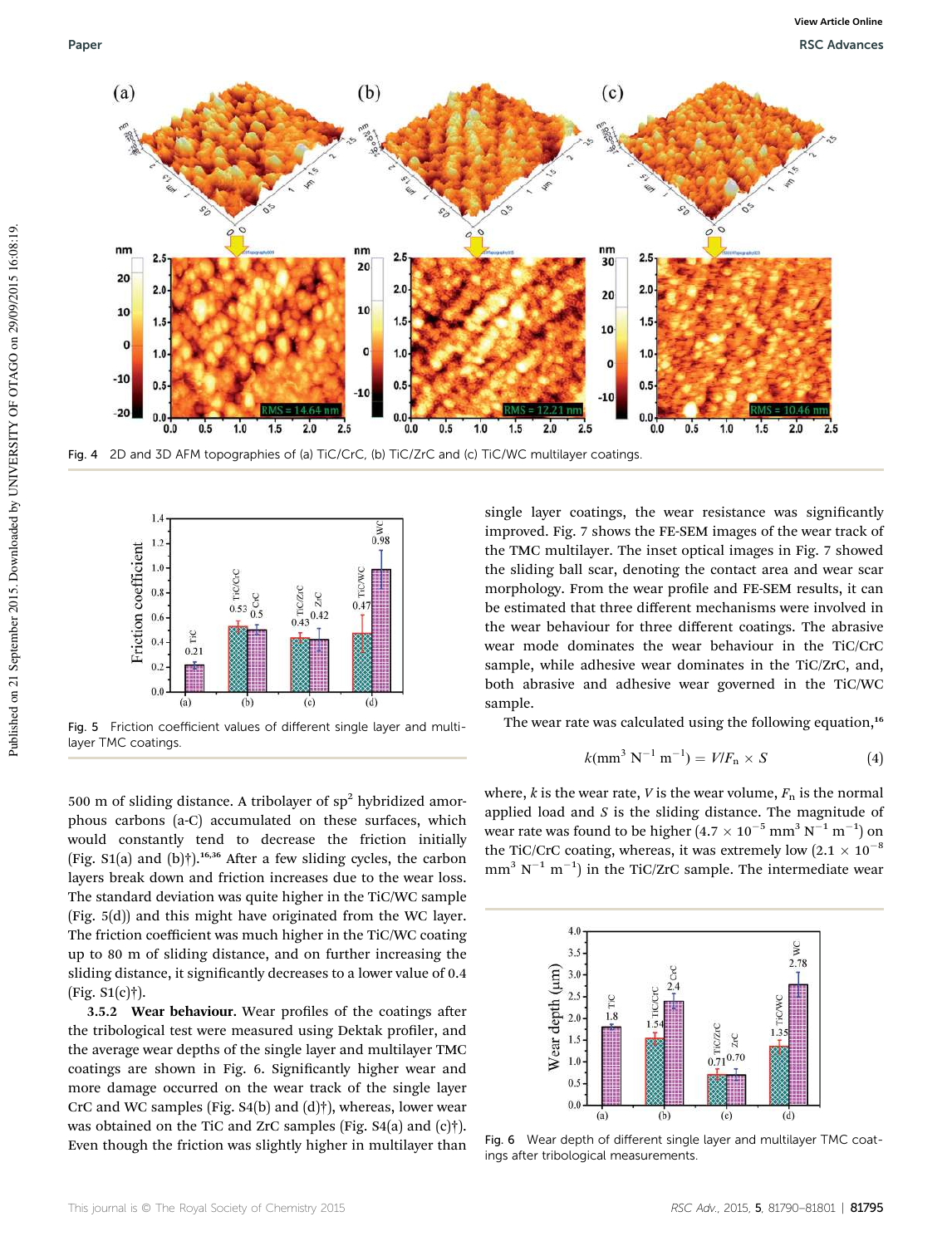

Fig. 7 FE-SEM micrographs of the wear tracks on (a) TiC/CrC, (b) TiC/ZrC and (c) TiC/WC multilayer.

rate observed in the TiC/WC multilayer was about 7.6  $\times$  10<sup>-6</sup>  $\mathrm{mm}^{3}$  N $^{-1}$  m $^{-1}$ . The wear rates of single layer TMC coatings are given in Table S1.†

3.5.3 Tribological mechanism. The complete tribological process between two different contact surfaces is complex, because of the various factors simultaneously involved in the tribological measurements. Those are, friction, wear, deformation and material transfer mechanisms from nano to micro scale.<sup>37,38</sup> On the other hand, tribological behavior of the TMC multilayer could be explained in terms of microstructure and mechanical properties.<sup>9,39</sup> FESEM images (Fig. 7(a)) showed severe deformation of the coating and ball wear in sliding against TiC/CrC multilayer. Wear depth analysis also wellestablished that significantly higher wear takes place in this sample, as illustrated in Fig. 6(a). Fig. 8 shows the nanomechanical properties of multilayer coatings. The higher penetration depth depicts that the TiC/CrC sample exhibited poor hardness ( $H = 17.1 \pm 2$  GPa) and weak elastic modulus ( $E$  $= 224.9 \pm 7$  GPa). Therefore, a weak resistance to plastic deformation  $(H^3/E^2)$  (0.098 GPa) was attained, which increases the deformation of coating plastically during indentation as well as tribological measurements. Reduced tribo-mechanical

properties were due to the poor crystalline nature (from GIXRD result) and columnar growth of CrC layers (as seen from the FE-SEM analysis), which easily nucleate and expanding the cracks under stress leading to a lower fracture toughness. It is a well-known factor that the higher oxidation resistance of chromium compounds would enhance the friction as well as wear.<sup>40</sup>

In the TiC/ZrC sample, the adhesive wear mode dominates the tribological behaviour. Wear dimension was comparatively lower in this sample, as shown in Fig. S3(b).† Moreover, FE-SEM image shows the transferred layers from ball materials noticeably deposited over the coating surface. Due to the higher contact stress and frictional heat, wear of the coating gradually took place during the initial sliding passes; later, the oxidized ball material transferred onto the coating surface. A similar behaviour was obtained in the previous observations of the steel ball sliding against the ZrN coating.<sup>35</sup> Because of the lower electronegativity and thermal expansion coefficient of the Zr atoms, the ball material (iron) was bonded with Zr and formed adhesive layers. Besides, improved nanomechanical properties were also obtained for the TiC/ZrC multilayer, as shown in Fig. 8(b). The fine-grained structure and (111) preferred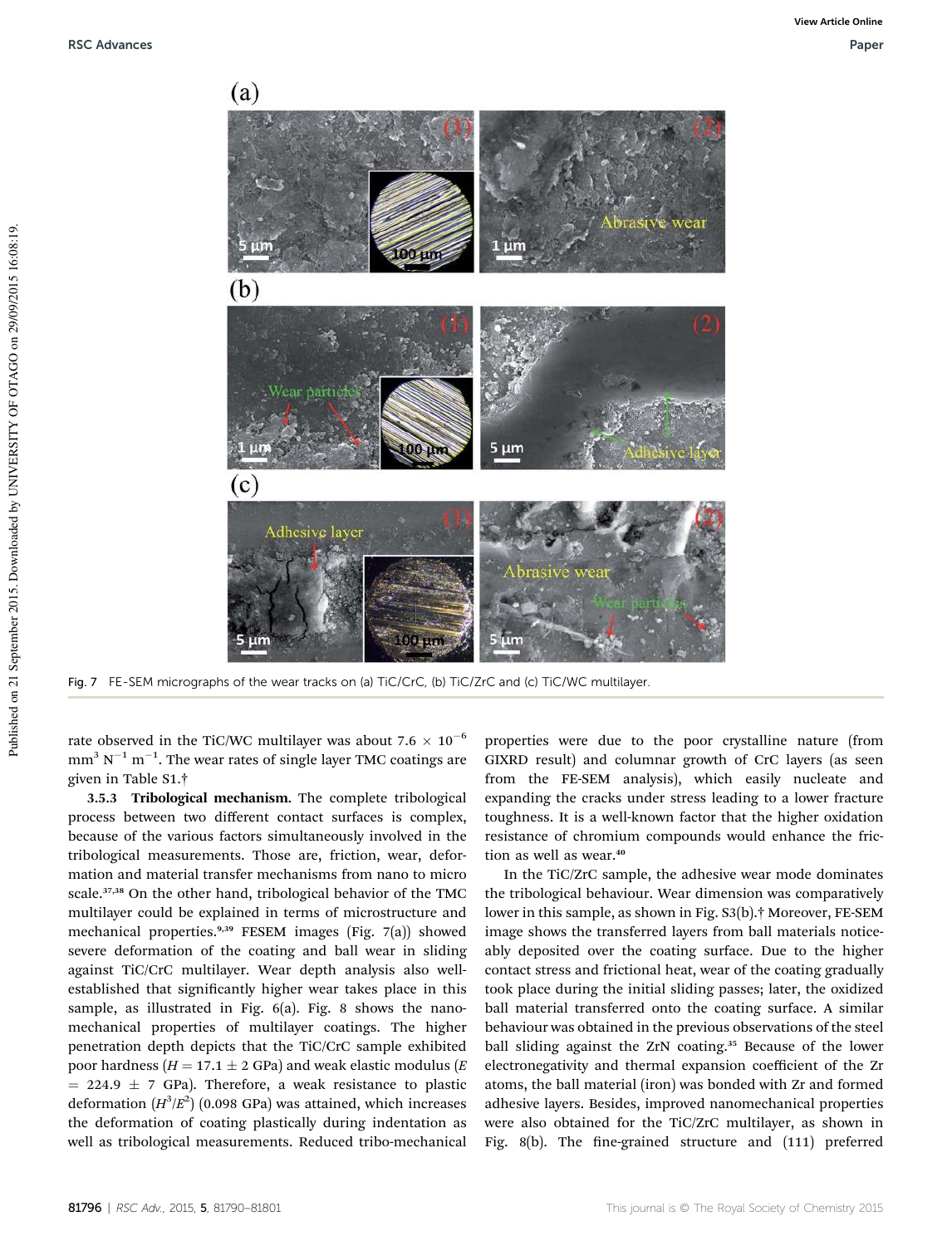

orientations of TiC and ZrC crystalline phases would enhance the mechanical properties ( $H = 25.7 \pm 2$  GPa,  $E = 276.4 \pm 10$ GPa and  $H^3/E^2 = 0.208$  GPa). Since, the (111) orientation has zero Schmid factor in all the slip planes owing to a higher packing density than other orientations.<sup>41</sup> Because of the preferred orientation and oxidized lubrication layers, the friction coefficient was significantly decreased followed by enhanced wear resistance.<sup>42</sup>

Unlike other samples, the initial wear loss was exceptionally high in the TiC/WC coating, which displays the sudden increase of wear depth, as shown in Fig. 6(c). Improved nanomechanical properties ( $H = 29.88 \pm 1$  GPa,  $E = 378.8 \pm 5$ GPa and  $H^3/E^2 = 0.183$  GPa) were attained in this sample, and this is primarily related to the ultra-fine grain. Moreover, the solid solution of the TiC and WC layers at the interfaces would also resist the plastic deformation during indentation, and the subsequent lower penetration depth, as displayed in Fig. 8(c). Initially, the contact stress was higher due to the less contact area, and it would enhance the wear dimension abruptly. On further increasing the sliding cycles, the contact stress decreases and contact area increases; this tends to saturate the wear behaviour.<sup>35,36,43</sup> On the other hand, the wear profile illustrates the severe deformation of the coating material, which might be related to third body interaction (Fig. S4(d)†). In general, the abrasive/detached wear particles from the ball, as well as the TMC layers might be trapped at the sliding interface.<sup>44</sup> During continuous sliding, the concentration of defect complex increases, which enhanced the strain hardening of these wear particles, resulting in deep scratches inside the wear track. The FE-SEM image in Fig. 7(c) shows the presence of deep grooves and ploughing of particulates in the wear track, which obviously trapped/crushed hard particles. However, the friction value was found to be lower in this

sample (Fig. 5(c)), which might be due to the oxidation of the deposited third bodies.

3.5.4 Chemical changes in the wear track. In order to elucidate the tribo-physical and tribo-chemical changes, the worn surface was characterized using Raman spectroscopy and the results are shown in Fig. 9. The inset images in Fig. 9 represent the optical micrographs corresponding to the Raman analysis on different locations of the wear track. Three different locations were analyzed in each sample, such as near the edge of the wear track (location 1), centre of the wear track (location 2) and deformation zones (location 3). From these spectrums, it can be assessed that the peaks at the higher-frequency region  $(1300-1600 \text{ cm}^{-1})$ , mid-frequency region  $(400-800 \text{ cm}^{-1})$  and lower-frequency region  $(200-400 \text{ cm}^{-1})$  correspond to the Raman bands of  $sp^2$  carbons (D and G bands), TMC phases and metal-oxide phases, respectively.<sup>16,32,43,45</sup>

The intensities of disordered  $sp^2$  carbons (D bands between 1319–1343 cm<sup>-1</sup> and G bands between 1561–1570 cm<sup>-1</sup>) in all the samples (Fig. 9(a–c)) are signicantly higher near the edge (location 1) than at the coating surface (Fig.  $3(a-c)$ ) as well as locations 2 and 3. The higher kinetic friction force at the center of the wear track drives the  $sp<sup>2</sup>$  carbons towards the edge, and hence, amorphous carbons were accumulated at location 1. Herein, two possible simultaneous mechanisms are involved in the formation of the  $sp^2$  carbons. Firstly, out diffusion of carbon atoms from the TMC crystallites, and secondly, higher chemical reactions between the transition metals and ambient atmosphere. Moreover, these bands are shifted towards higher optical phonon vibrations compared to the surface (D band at 1319 cm<sup>-1</sup> and G band at 1560 cm<sup>-1</sup>), due to the mechanical alloying of steel ball and  $sp^2$  carbons.<sup>16,32</sup> Since, these carbons are highly inactive to the chemical reactions under normal conditions. Similarly, the Raman peaks of the TiC phase in all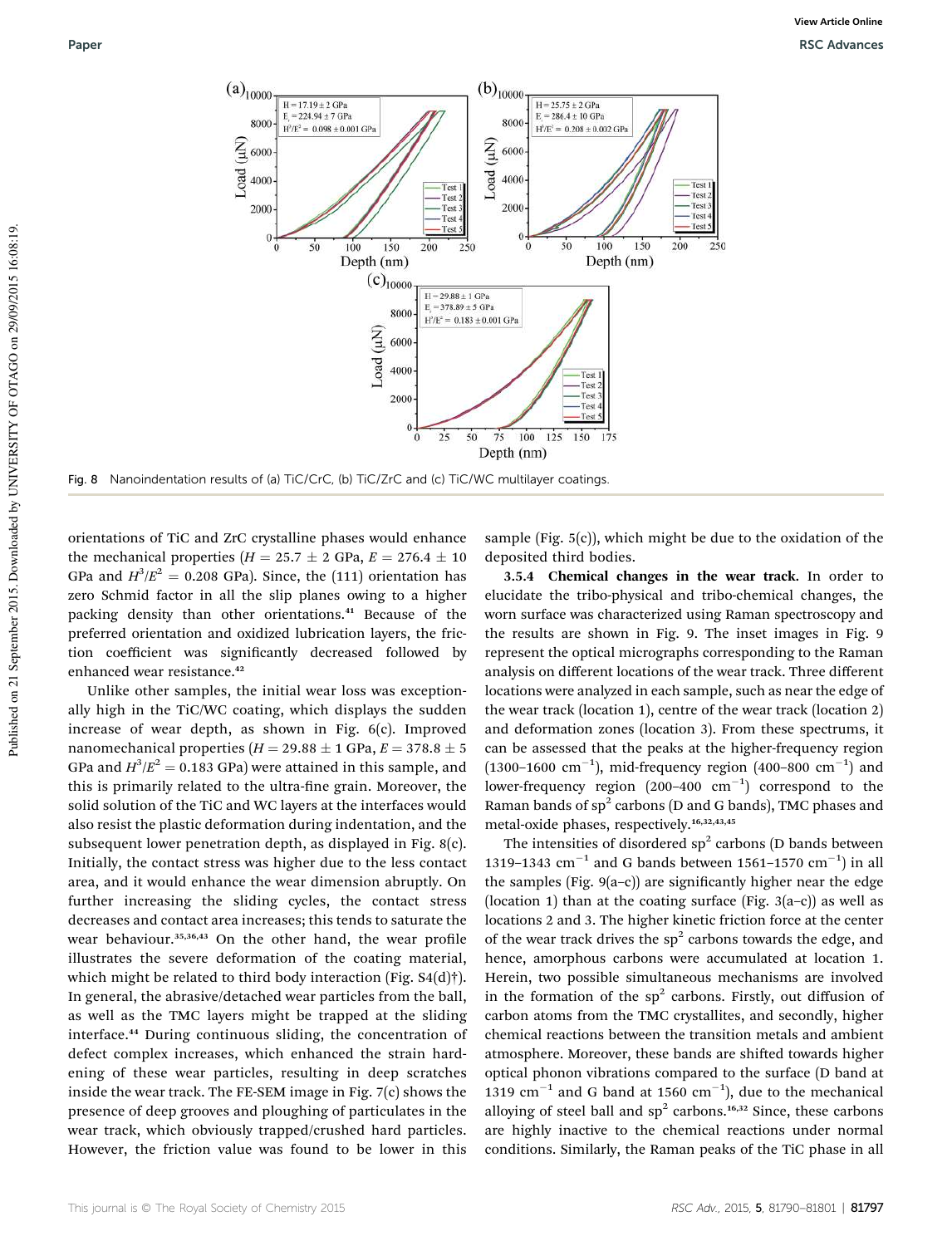

Fig. 9 Raman spectra analysis inside the wear track of (a) TiC/CrC, (b) TiC/ZrC and (c) TiC/WC multilayer coatings.

the samples shifted towards the higher-frequency region 649  $\rm cm^{-1}$  (Fig. 9) as compared to the surface 630  $\rm cm^{-1}$  (Fig. 3). This shift is related to the increase of lattice strain and defect concentration, due to the high flash temperature and contact stress.<sup>16</sup> Owing to the higher wear resistance of the TiC/ZrC coating and severe adhesive wear behavior of the steel ball, the intensity of the TiC phase was almost similar in all the three different locations, as shown in Fig. 9(b). Instead, this trend was not followed in the TiC/CrC and TiC/WC coatings because of the abrasive wear behavior followed by the lower wear resistance of coatings. Therefore, the intensity of the TiC phase  $(649 \text{ cm}^{-1})$  was diminished in these samples at locations 2 and 3, as illustrated in Fig. 9(b) and (c).

The peaks obtained at low-frequency regions (200–300  $\rm cm^{-1})$ in all the samples were expected from the acoustic vibrations of metal-oxides (oxidized iron), which are obviously transferred from the sliding steel counter body.<sup>46,47</sup> The lower intensity and broader metal-oxide peaks in TiC/CrC sample are related to severe abrasive wear. This is discussed in Section 3.5.3. In other samples (*i.e.* TiC/ZrC and TiC/WC), these metal-oxide peaks dominated, which ensures the transfer of materials to the wear tracks.

Specifically, these peaks were dominant in TiC/ZrC in all the three different locations (Fig. 9(b)). This could be due to the severe adhesive behaviour of the steel ball on the TiC/ZrC multilayer, followed by the improvement in lubricity and wear resistance. Owing to the combined effect of the abrasive and adhesive wear behaviour, the TiC/WC coating exhibited intermediate wear resistance. The microstructure dependent friction mechanism and tribo-chemical changes of different TMC multilayer coatings are schematically shown in Fig. 10(a–c).

Chemical compositions obtained from the EDAX analysis (Fig. S7(a–c)†) are remarkable evidence of the formation of various elements inside the wear tracks; this is well-supported by the Raman spectroscopy results.

#### 3.6 Motivation

The present work aims to reveal the comparison of the tribomechanical properties of single layer and multilayer TMC coatings. The larger crystalline domains in single layer coatings facilitate the propagation of plastic deformation along the orientations during tribo-mechanical contact. Thus, the plastically deformed zone increases, which develops the loose wear particles/debris at the sliding interface. In this condition, the required mechanical energy is minimum and hence, there is lower friction but higher wear. Grain refinement is the key parameter in the TMC multilayer to enhance the mechanical properties and wear resistance than single layers. In finegrained structures, grain rotation and grain boundary sliding are the major governing factors of plastic deformation during tribo-mechanical contact, which increases the strain energy of the coatings.<sup>38</sup> Therefore, more mechanical energy is required to plastically deform the coatings across the interface of different TMC layers, having different shear modulus, and thus, it increases the friction and decreases the wear. Moreover, these interfaces would act as a reservoir of plastic energy, which inhibits plastic deformation. The change in crystalline nature on varying the TMC layers, could also be the reason for the enhancement of the tribo-mechanical properties in the multilayer. However, an extremely hard multilayer may produce a large amount of strain energy against plastic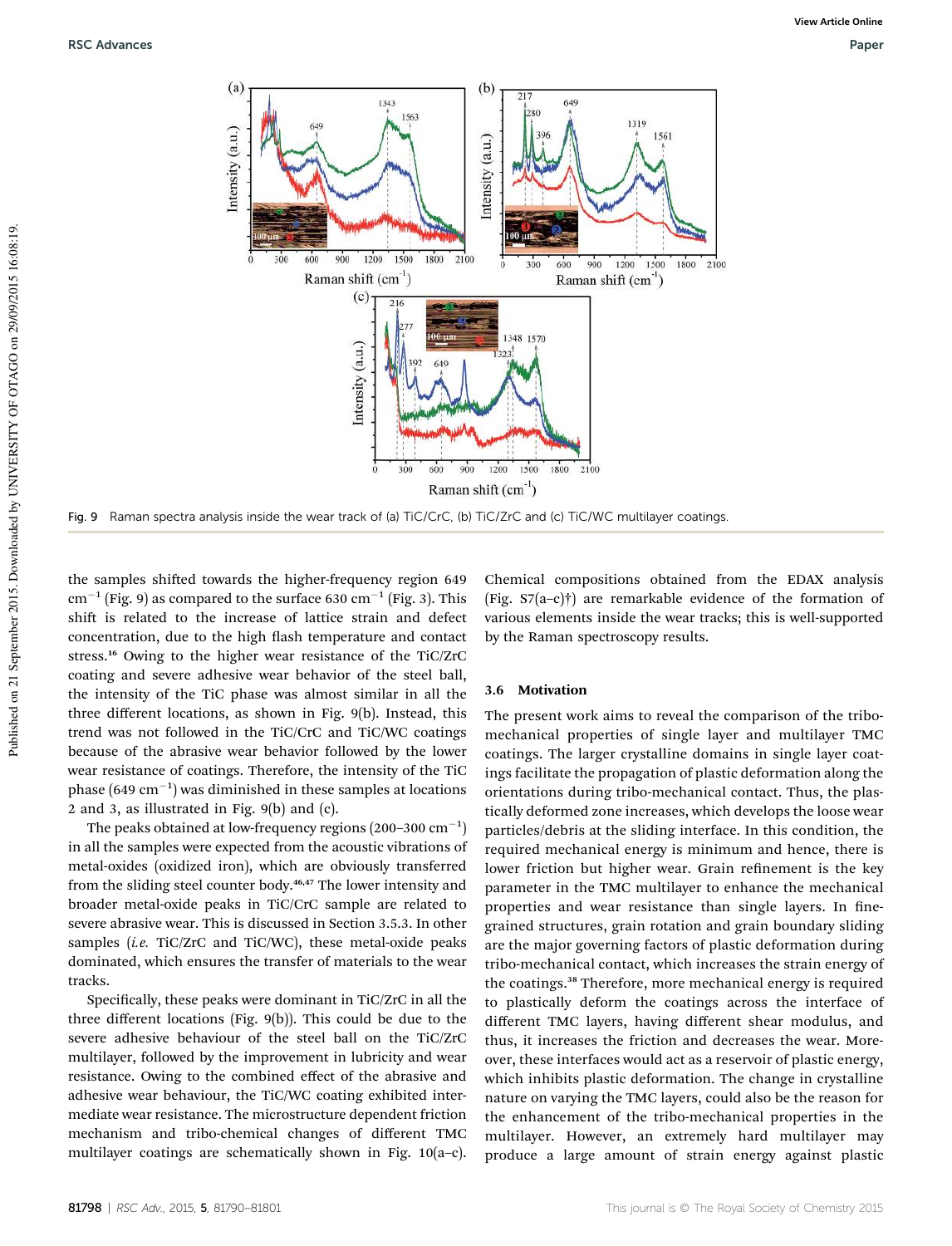

Fig. 10 Friction model of TMC multilayer coatings (a) TiC/CrC, (b) TiC/ZrC and (c) TiC/WC.

deformation during tribological contact, resulting in coating delamination. In this work, mechanical properties of TMC multilayer coatings are intermediate and therefore, no delamination occurs in TMC multilayer coatings. Such improved properties of coatings are typically controlled by the deposition conditions.

### 4. Conclusion

TiC/CrC, TiC/ZrC and TiC/WC multilayer coatings were deposited on 316LN steel substrates by the reactive DC magnetron sputtering technique. Additionally, the TMC single layer (TiC, CrC, ZrC and WC) coatings deposited under similar conditions were also studied to compare the tribo-mechanical properties of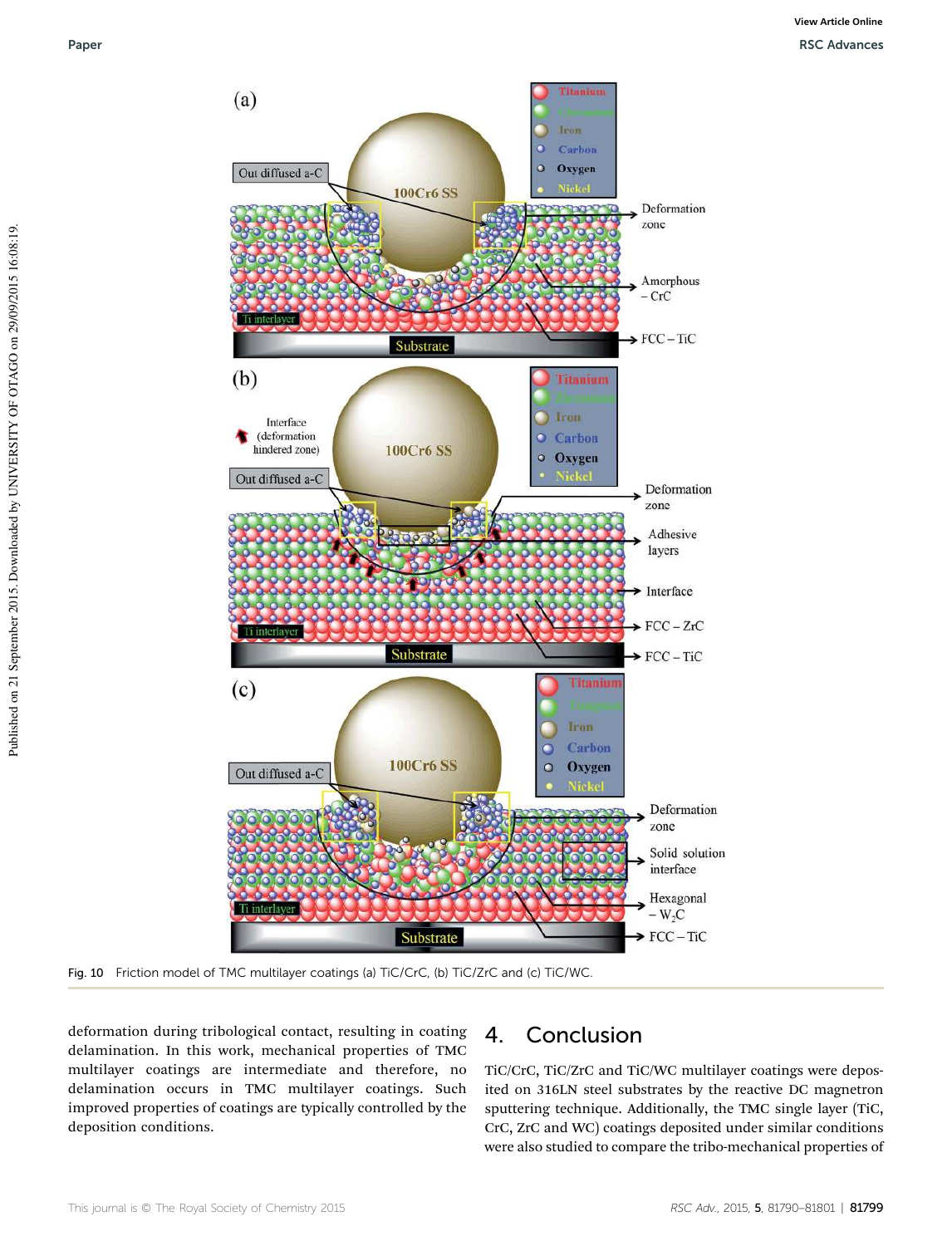the TMC multilayer. The FE-SEM results revealed that the welldefined periodic multilayer was formed in TiC/CrC and TiC/ZrC coatings with the non-columnar growth of TiC and ZrC, except CrC layers. A high friction coefficient of 0.53 and higher wear rate of  $4.7 \times 10^{-5}$  mm<sup>3</sup> N<sup>-1</sup> m<sup>-1</sup> were observed in the TiC/CrC coating. Such characteristics originated from poor crystallinity and lower mechanical properties, which enhance the severe abrasive wear. However, enhanced tribo-mechanical properties were obtained in the TiC/ZrC sample, due to the improved microstructure and  $H^3/E^2$  values. In this case, friction coefficient reduced to 0.42 and wear resistance highly increased to 2.1  $\times$  10<sup>-8</sup> mm<sup>3</sup> N<sup>-1</sup> m<sup>-1</sup>, when adhesive wear mode dominated. The presence of higher compressive stress and preferred (111) crystalline orientations served to enhance the tribo-mechanical characteristics of the TiC/ZrC multilayer.

### Conflict of interest

The authors declare that there is no competing financial interest.

### Acknowledgements

D. Dinesh Kumar gratefully acknowledges the Council of Scientific and Industrial Research (CSIR), Government of India, for awarding a Senior Research Fellowship (SRF), Sanction no.: 09/468(460)/2012-EMR-I. The authors would like to thank the CSIR, Government of India, for providing financial support to carry out this research work (CSIR project Sanction order no. 03(1266)/12/EMR-II).

### References

- 1 S. J. Zinkle and G. S. Was, *Acta Mater.*, 2013, 61, 735–758.
- 2 M. Talha, C. K. Behera and O. P. Sinha, *Mater. Sci. Eng., C*, 2013, 33, 3563–3575.
- 3 A. Devaraju, A. Elaya Perumal, J. Alphonsa, S. V. Kailas and S. Venugopal, *Wear*, 2012, 288, 17–26.
- 4 S. C. Tjong and H. Chen, *Mater. Sci. Eng., R*, 2004, 45, 1–88.
- 5 J. Xu, X. Zhao, P. Munroe and Z. Xie, *Sci. Rep.*, 2014, 4(4239), 1–8.
- 6 L. Yate, L. Emerson Coy, G. Wang, M. Beltran, E. Dıaz-Barriga, E. M. Saucedo, M. A. Ceniceros, K. Załęśki, I. Llarena, M. Moller and R. F. Ziolo, *RSC Adv.*, 2014, 4, 61355–61362.
- 7 D. W. Flaherty, N. T. Hahn, D. Ferrer, T. R. Engstrom, P. L. Tanaka and C. Buddie Mullins, *J. Phys. Chem. C*, 2009, 113(29), 12742–12752.
- 8 M. Kot, Ł. Major, K. Chronowska-Przywara, J. M. Lackner, W. Waldhauser and W. Rakowski, *Mater. Des.*, 2014, 56, 981–989.
- 9 E. Lewin, B. Andr, S. Urbonaite, U. Wiklund and U. Jansson, *J. Mater. Chem.*, 2010, 20, 5950–5960.
- 10 V. Khetan, N. Valle, D. Duday, C. Michotte, C. Mitterer, M.-P. Delplancke-Ogletree and P. Choquet, *ACS Appl. Mater. Interfaces*, 2014, 6, 15403–15411.
- 11 L. Major, J. M. Lackner and B. Major, *RSC Adv.*, 2014, 4, 21108–21114.
- 12 G. S. Fox-Rabinovich, K. Yamamoto, B. D. Beake, I. S. Gershman, A. I. Kovalev, S. C. Veldhuis, M. H. Aguirre, G. Dosbaeva and J. L. Endrino, *Sci. Technol. Adv. Mater.*, 2012, 13, 043001.
- 13 N. Dwivedi, S. Kumar and H. K. Malik, *ACS Appl. Mater. Interfaces*, 2011, 3, 4268–4278.
- 14 M. Kot, Ł. Major and J. Lackner, *Mater. Des.*, 2013, 51, 280– 286.
- 15 P.-L. Sun, C.-Y. Su, T.-P. Liou, C.-H. Hsu and C.-K. Lin, *J. Alloys Compd.*, 2011, 509, 3197–3201.
- 16 N. Kumar, G. Natarajan, R. Dumpala, R. Pandian, A. Bahuguna, S. K. Srivastava, T. R. Ravindran, S. Rajagopalan, S. Dash, A. K. Tyagi and M. S. Ramachandra Rao, *Surf. Coat. Technol.*, 2014, 258, 557–565.
- 17 L. Major, M. Janusz, M. Kot, J. M. Lacknerc and B. Major, *RSC Adv.*, 2015, 5, 9405–9415.
- 18 M. T. P. McCann, D. A. Mooney, M. Rahman, D. P. Dowling and J. M. Don MacElroy, *ACS Appl. Mater. Interfaces*, 2011, 3, 252–260.
- 19 D. K. Devarajan, K. Sivakumar and J. Ramasamy, *Mater. Express*, 2014, 4, 453–464.
- 20 S. Heiroth, R. Frison, J. L. M. Rupp, T. Lippert, E. J. Barthazy Meier, E. M. Gubler, M. Döbeli, K. Conder, A. Wokaun and L. J. Gauckler, *Solid State Ionics*, 2011, 191, 12–23.
- 21 B. Subramanian, K. Ashok, G. Selvan, V. Senthil Kumar and M. Jayachandran, *Surf. Eng.*, 2010, 26, 555–561.
- 22 W. C. Oliver and G. M. Pharr, *J. Mater. Res.*, 1992, 7, 1564– 1583.
- 23 M. Magnuson, M. Andersson, J. Lu, L. Hultman and U. Jansson, *J. Phys.: Condens. Matter*, 2012, 24, 225004.
- 24 S. Sen, *Mater. Des.*, 2006, 27, 85–91.
- 25 G. Gassner, P. H. Mayrhofer, C. Mitterer and J. Kiefer, *Surf. Coat. Technol.*, 2005, 200, 1147–1150.
- 26 J. C. Caicedoa, C. Amayaa, L. Yate, O. Nos, M. E. Gomez and P. Prieto, *Mater. Sci. Eng., B*, 2010, 171, 56–61.
- 27 T. Elangovan, P. Kuppusami, R. Thirumurugesan, V. Ganesan, E. Mohandas and D. Mangalaraj, *Mater. Sci. Eng., B*, 2010, 167, 17–25.
- 28 K. H. Thulasi Raman, M. S. R. N. Kiran, U. Ramamurty and G. Mohan Rao, *Mater. Res. Bull.*, 2012, 47, 4463–4466.
- 29 R. Pandey, B. K. Rao, P. Jena and M. A. Blanco, *J. Am. Chem. Soc.*, 2001, 123, 3799–3808.
- 30 K. J. Cai, Y. Zheng, P. Shen and S. Y. Chen, *CrystEngComm*, 2014, 16, 5466–5474.
- 31 H. C. Barshilia and K. S. Rajam, *J. Mater. Res.*, 2004, 19(11), 3196–3205.
- 32 S. Pellegrino, L. Thomé, A. Debelle, S. Miro and P. Trocellier, *Nucl. Instrum. Methods Phys. Res., Sect. B*, 2014, 327, 103–107.
- 33 D. Arias, A. Devia and J. Velez, *Surf. Coat. Technol.*, 2010, 204, 2999–3003.
- 34 P. H. Mayrhofer, H. Willmann and C. Mitterer, *Thin Solid Films*, 2003, 440, 174–179.
- 35 D. Dinesh Kumar, N. Kumar, S. Kalaiselvam, S. Dash and R. Jayavel, *Ceram. Int.*, 2015, 41, 9849–9861.